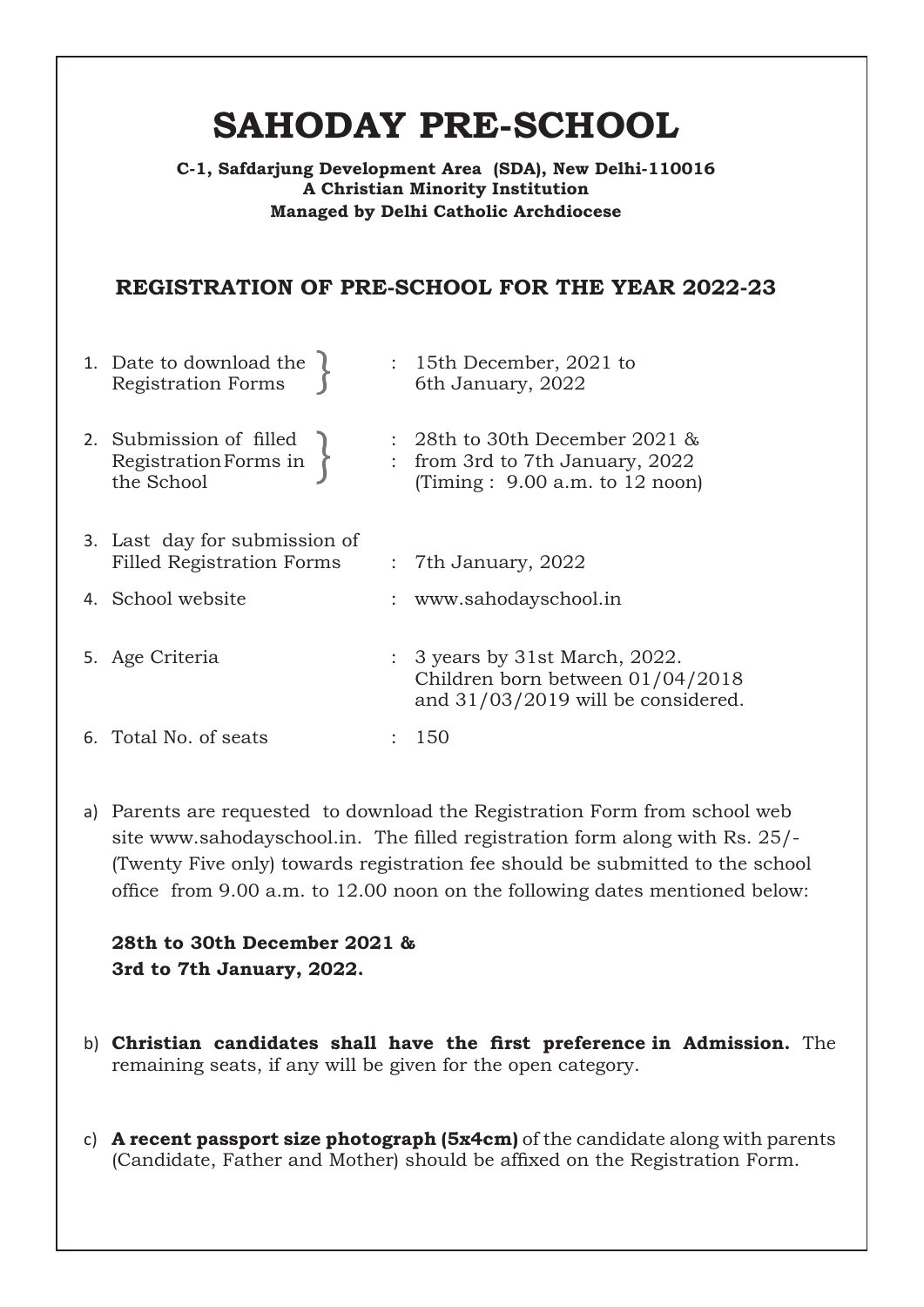# **SAHODAY PRE-SCHOOL**

**C-1, Safdarjung Development Area (SDA), New Delhi-110016 (Christian Minority Institution) Managed by Delhi Catholic Archdiocese**

## **Admission Criteria for Pre-School**

## **2022-23**

### **School website : www.sahodayschool.in**

Sahoday Sr. Sec. School is a Christian Minority Co-Education School. To maintain the equilibrium among the boys and girls equal number of seats will be allocated for admission. In case, we are unable to get candidates from a particular gender the remaining seats will be considered from other gender. The same criteria will apply for draw of lots if any.

### **NEIGHBOURHOOD (70 points)**

Green Park, Hauz Khas, Safdarjung Encalve, Arjun Nagar, Krishna Nagar, Humayunpur, Shahpur Jat, Gautam Nagar, Kidwai Nagar, Laxmi Bai Nagar, INA, Lodhi Colony Sarojini Nagar, Munirka, R.K.Puram, Vasant Vihar, Lado Sari, Mahrauli, Ayur Vigyan Nagar, Bigumpur, Kalu Sarai, Sarvapriya Vihar, Bhavisya Nidhi Enclave, Katwaria Sarai, Jia Sarai, Malvya Nagar, Khirki Extn, Sheikh Sarai, Savitri Nagar, Hauz Rani, Chirag Delhi, Saket, Andrews Ganj, Kotla Mubarakpur, Masjid Moth, Sadiq Nagar, Pushp Vihar.

### **Other than above mentioned Area. (60 Points)**

### **SIBLING (15 points)**

Real brother/sister studying in Sahoday Sr. Sec. School. (Attach photocopy of the Fee Receipt of current year).

Father/Mother Ex-Student of Sahoday Sr. Sec. School who Passed X/XII from Sahoday Sr. Sec. School (attach a photocopy of CBSE passing certificate/School Leaving Certificate.)

In case of Draw of Lots, only eligible candidate's parent, either Mother or Father (one) will be allowed to participate. Those who are present on the day of Draw of Lots only will be considered.

**………**

### **ALUMNI (15 points)**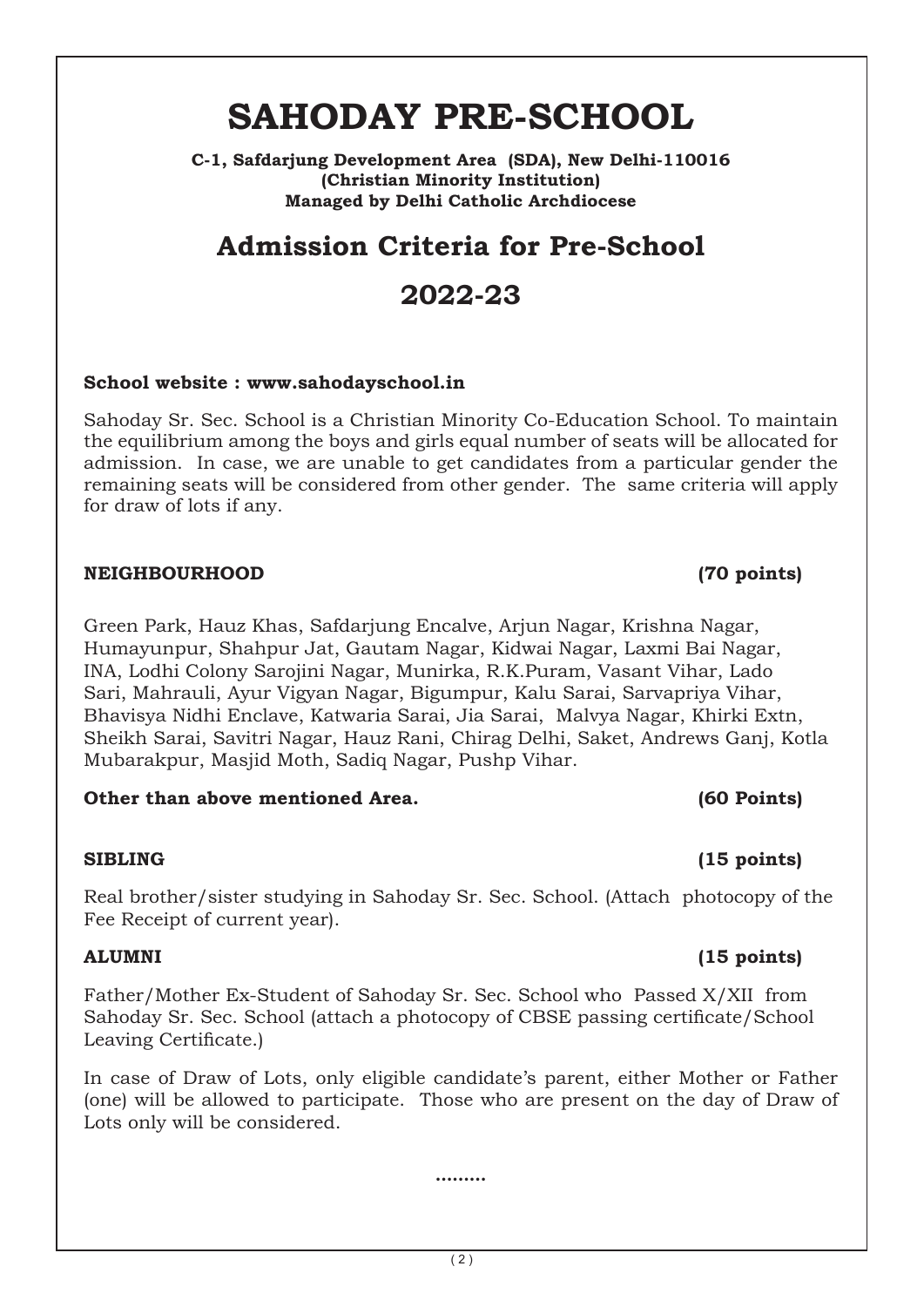### **The following documents are to be attached along with the filled Registration forms.**

- 1. A self attested copy of the Date of Birth certificate issued by the Municipal Corporation of Delhi (MCD) & copy of Aadhar card of the child if available.
- 2. Parents of the Christian candidates must attach the self attested copy of Baptism Certificate and a letter from their respective Parish Priest / Pastor testifying that they are the practicing members of the respected churches as preference will be given only to the practicing Christians.
- 3. **Proof of Residence:** Aadhar Card / Voter ID Card / Passport / Water Bill / Electricity Bill/ MTNL Telephone Bill /Ration Card. (Attach a photocopy of any one of the above **mentioned documents**.)
- 4. **Proof of sibling** (wherever applicable)

(Real brother/sister studying in Sahoday Sr. Sec. School) Attach a photocopy of his/her Fee Receipt of the current academic year 2021-22.

5. **Proof of Alumni** (wherever applicable)

Father/Mother Ex-student of Sahoday Sr. Sec. School who have passed out Class X/XII from Sahoday Sr. Sec. School *(attach photocopies of CBSE passing certificate/School Leaving Certificate).*

- 6. The First List of the selected candidates including waiting list will be displayed on the school website **on Friday 4th February, 2022**.
- 7. Queries of parents, if any regarding allotment of points to their wards in the first list will be heard from **on 5th to 12th February, 2022**.
- 8. The date for displaying the second list of candidates, if any including waiting list will be **on Monday 21st February, 2022.**
- 9. Queries, if any regarding allotment of points to their wards in the second list will be heard from **on 22nd to 28th February, 2022**.
- 10. The date for displaying the third list of selected candidates, if any will be **on Tuesday 15th March, 2022.**
- 11. Closure of admission process **on Thursday 31st March, 2022**.

*(As per the Judgment of the Honorable High Court of Delhi no separate Quota for EWS candidates)*

### *SCHOOL WILL NOT PROVIDE ANY TRANSPORT FACILITY FOR PRE-SCHOOL STUDENTS.*

**PRINCIPAL**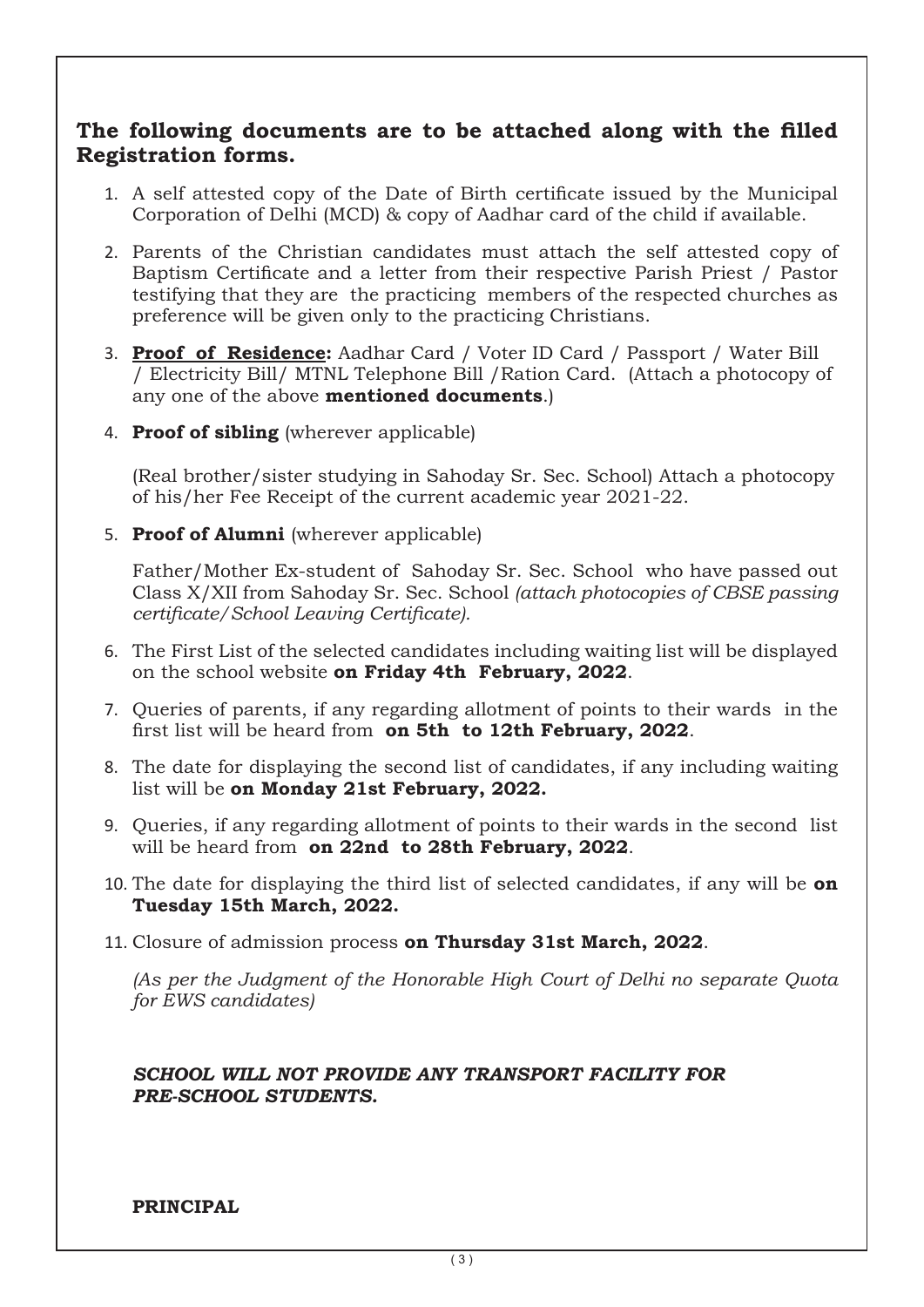|                                                                           | SAHODAY PRE-SCHOOL                                                                                                                                                                                                                                                                                                                               |                      |                            |  |                               |  |
|---------------------------------------------------------------------------|--------------------------------------------------------------------------------------------------------------------------------------------------------------------------------------------------------------------------------------------------------------------------------------------------------------------------------------------------|----------------------|----------------------------|--|-------------------------------|--|
|                                                                           | C-1, S.D.A., NEW DELHI-110016<br>(Christian Minority Institution)                                                                                                                                                                                                                                                                                |                      |                            |  | Size $(5 x 4 cm)$             |  |
|                                                                           | Paste the<br><b>REGISTRATION FORM</b><br>Photograph of<br><b>FOR THE YEAR 2022-23</b><br>the child along<br>with parents.<br><b>INSTRUCTIONS:</b> All the information to be filled in Block Letters.<br>Please answer all questions completely and accurately as possible.<br>Wherever applicable Please tick ( $\checkmark$ ) the box required. |                      |                            |  |                               |  |
|                                                                           |                                                                                                                                                                                                                                                                                                                                                  |                      |                            |  |                               |  |
|                                                                           | Incomplete and wrong information shall lead to automatic disqualification.                                                                                                                                                                                                                                                                       |                      |                            |  |                               |  |
|                                                                           |                                                                                                                                                                                                                                                                                                                                                  |                      |                            |  | <b>For Office</b><br>use only |  |
|                                                                           | 2. Gender: Boy<br>Girl                                                                                                                                                                                                                                                                                                                           |                      |                            |  |                               |  |
|                                                                           | 3. Date of Birth :                                                                                                                                                                                                                                                                                                                               |                      |                            |  |                               |  |
| 4. Religion: Catholic<br>Christian<br>Hindu<br>Sikh  <br>Muslim<br>Others |                                                                                                                                                                                                                                                                                                                                                  |                      |                            |  |                               |  |
|                                                                           |                                                                                                                                                                                                                                                                                                                                                  |                      |                            |  |                               |  |
| 6.                                                                        |                                                                                                                                                                                                                                                                                                                                                  |                      |                            |  |                               |  |
| 7.                                                                        |                                                                                                                                                                                                                                                                                                                                                  |                      |                            |  |                               |  |
| 8.                                                                        |                                                                                                                                                                                                                                                                                                                                                  |                      |                            |  |                               |  |
| 9.                                                                        |                                                                                                                                                                                                                                                                                                                                                  |                      |                            |  |                               |  |
|                                                                           |                                                                                                                                                                                                                                                                                                                                                  |                      |                            |  |                               |  |
|                                                                           |                                                                                                                                                                                                                                                                                                                                                  |                      |                            |  |                               |  |
|                                                                           |                                                                                                                                                                                                                                                                                                                                                  |                      |                            |  |                               |  |
|                                                                           |                                                                                                                                                                                                                                                                                                                                                  |                      |                            |  |                               |  |
|                                                                           | 12. Sibling (Real Brother/Sister studying in Sahoday School)                                                                                                                                                                                                                                                                                     | Yes                  | No                         |  |                               |  |
| if Yes, please provide the following information                          |                                                                                                                                                                                                                                                                                                                                                  |                      |                            |  |                               |  |
|                                                                           | <b>Name</b>                                                                                                                                                                                                                                                                                                                                      | <b>Admission No.</b> | <b>Class &amp; Section</b> |  |                               |  |
|                                                                           |                                                                                                                                                                                                                                                                                                                                                  |                      |                            |  |                               |  |
|                                                                           | 13. School Alumni (the Father/Mother a past pupil of this school)                                                                                                                                                                                                                                                                                |                      | Yes<br>No                  |  |                               |  |
| if Yes, please provide the following information with documentary proof:  |                                                                                                                                                                                                                                                                                                                                                  |                      |                            |  |                               |  |
|                                                                           | Father:<br>Year of Joining  Year of leaving                                                                                                                                                                                                                                                                                                      |                      |                            |  |                               |  |
|                                                                           | Mother:<br>Year of Joining  Year of leaving                                                                                                                                                                                                                                                                                                      |                      |                            |  |                               |  |
|                                                                           |                                                                                                                                                                                                                                                                                                                                                  |                      |                            |  | P.T.O                         |  |

**REG. NO**………….................